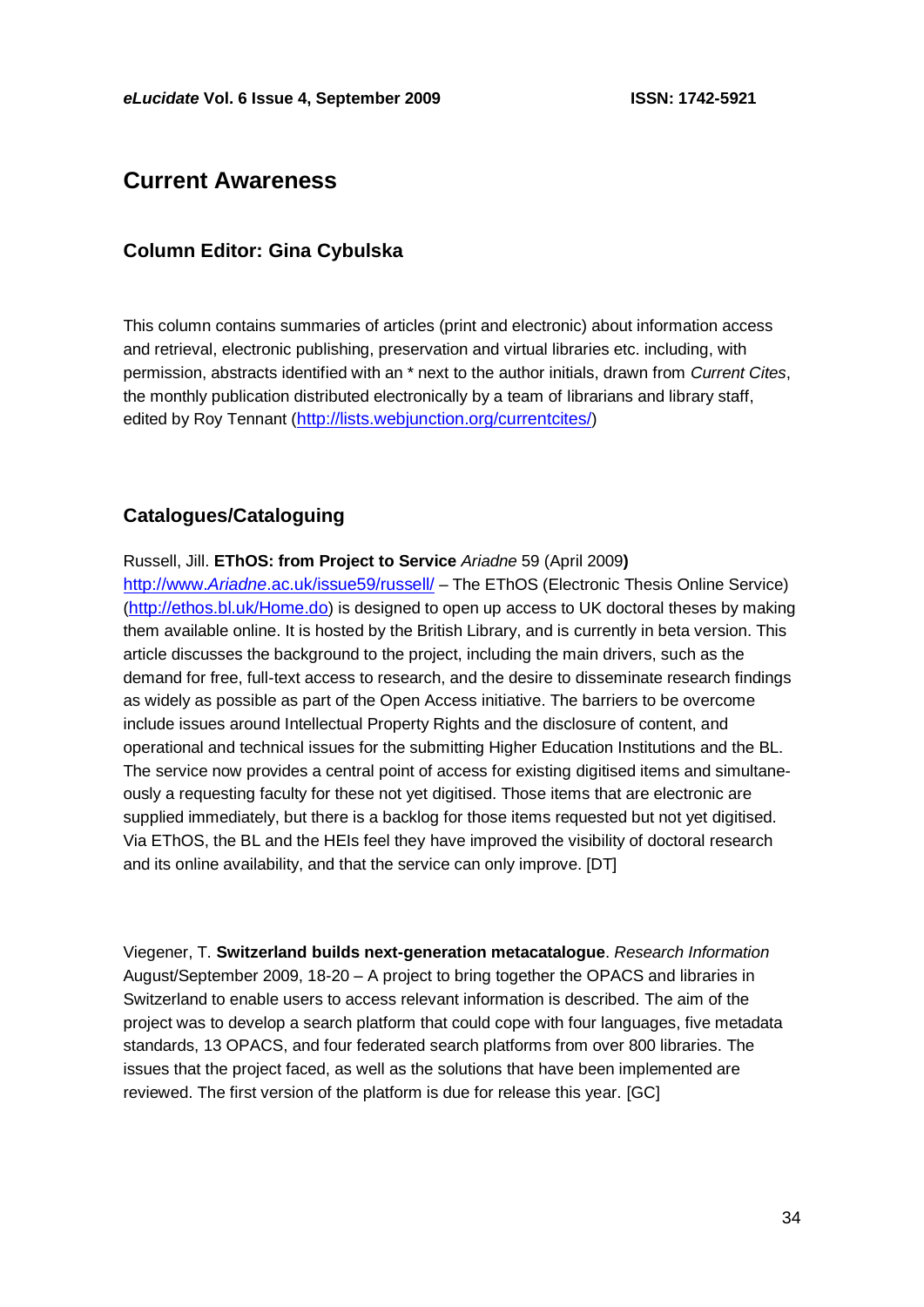### **Digitisation Projects/Preservation**

Ashenfelder, Michael. "**[21st Century Shipping: File Transfer at the Library of](http://www.dlib.org/dlib/july09/ashenfelder/07ashenfelder.html)  [Congress](http://www.dlib.org/dlib/july09/ashenfelder/07ashenfelder.html)**" *[D-Lib Magazine](http://www.dlib.org/)* 15(7/8)(July/August 2009) (<http://www.dlib.org/dlib/july09/ashenfelder/07ashenfelder.html>) – "Between 2008 and 2009 the Library of Congress added approximately 100 TB of data to its digital collections," Ashenfelder states, "transferred from universities, publishers, Web archivists and other organizations." Much of this, he writes, was transferred over the Internet rather than being shipped on hard drives. This is hardly surprising, but the accompanying details in this article are interesting. Among the techniques they use are a file transfer utility that can start and manage multiple downloading threads and a simple packaging protocol called, aptly enough, ["BagIt"](http://www.digitalpreservation.gov/partners/resources/tools/index.html#b). This may all seem rather mundane stuff, but it is upon just such mundane procedures, carried out on a regular basis, that today's digital libraries rest.  $[RT]^*$  $[RT]^*$  $[RT]^*$ 

Tanner, Simon, Trevor Muñoz, and Pich Hemy Ros. "**[Measuring Mass Text Digitization](http://www.dlib.org/dlib/july09/munoz/07munoz.html)  [Quality and Usefulness: Lessons Learned from Assessing the OCR Accuracy of](http://www.dlib.org/dlib/july09/munoz/07munoz.html)  [the British Library's 19th Century Online Newspaper Archive](http://www.dlib.org/dlib/july09/munoz/07munoz.html)**" *[D-Lib Magazine](http://www.dlib.org/)* 15(7/8)(July/August 2009) (<http://www.dlib.org/dlib/july09/munoz/07munoz.html>) – Given the importance of OCR in mass digitization projects, it is surprising that more attention has not been paid to it. How can we tell if the OCR used in projects is useful, or which OCR engine would work the best with a particular type of text? This article proposes a methodology for measuring OCR effectiveness on multiple levels, but with special attention paid to what would matter to users: namely, the ability of the OCR engine to transcribe accurately proper names and places. It then tests that methodology against several newspaper databases. The results are surprising and somewhat discouraging. Only 63% of proper names were correctly identified in the 19th-century newspapers; the figure drops to below 50% for 17th- and 18thcentury papers. This might be acceptable in projects that make images and uncorrected OCR freely available, but seems substandard for expensive commercial projects such as the British Library's newspaper offerings. And even the users of free sites might unknowingly assume too great an accuracy in the underlying text. Let's hope that the authors receive further funding to characterize the appropriateness of different OCR engines for different projects, and commercial image databases start providing figures on the accuracy of their OCR using this methodology. [[PH](http://vivo.cornell.edu/individual/vivo/individual23436)]\*

### **E-Publishing**

Pochoda, Phil. "**[University Press 2.0](http://umichpress.typepad.com/university_of_michigan_pr/2009/05/university-press-20-by-phil-pochoda.html)**" *[The University of Michigan Press Blog](http://umichpress.typepad.com/)* (27 May 2009) ([http://umichpress.typepad.com/university\\_of\\_michigan\\_pr/2009/05/university-press-20](http://umichpress.typepad.com/university_of_michigan_pr/2009/05/university-press-20-by-phil-pochoda.html) [by-phil-pochoda.html](http://umichpress.typepad.com/university_of_michigan_pr/2009/05/university-press-20-by-phil-pochoda.html) ) – University presses, for a variety of reasons, have been particularly challenged during this time of transition to digital publishing. Financially fragile even before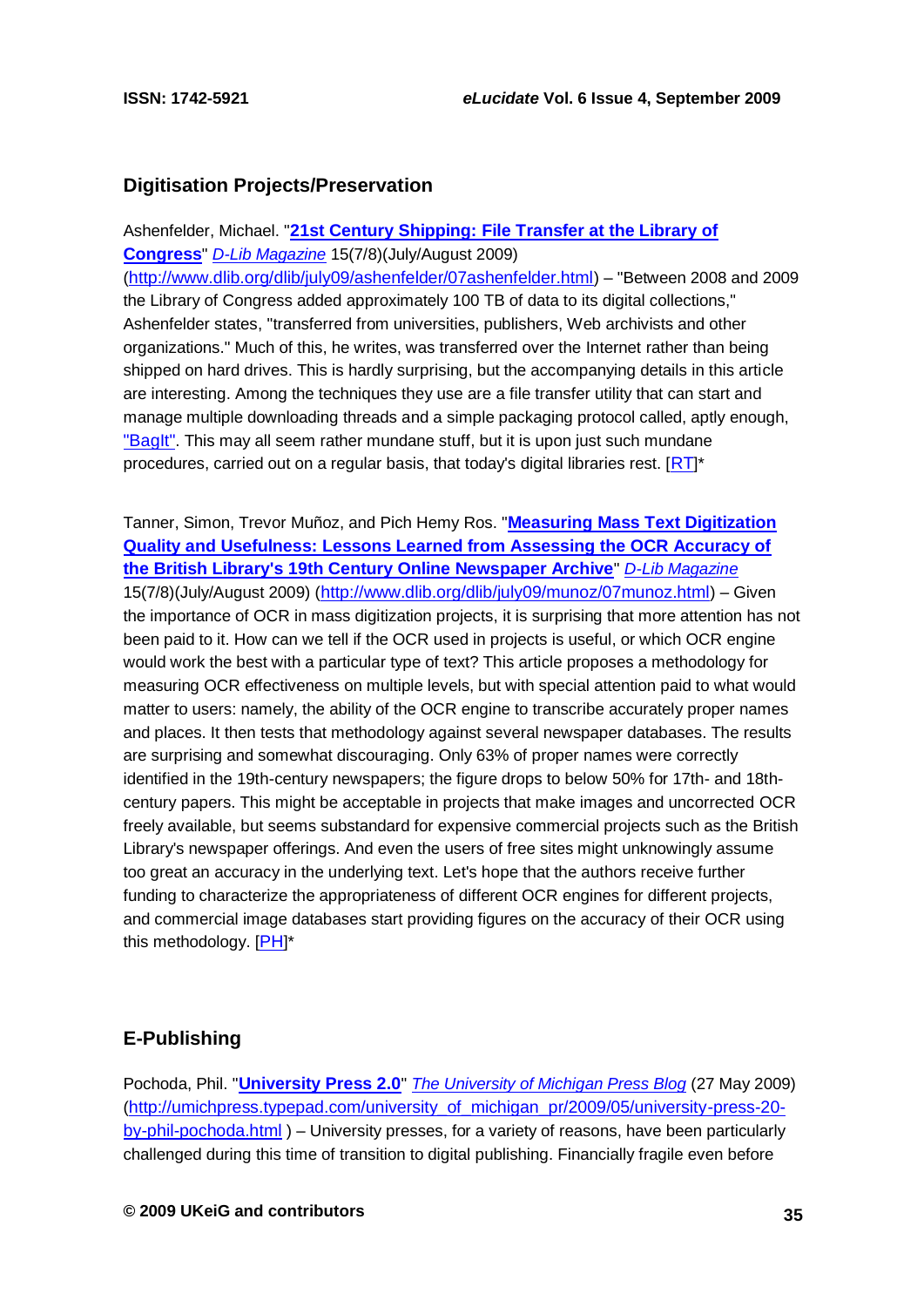the larger economic downturn, many university presses are now facing serious budgets cuts that may threaten their very survival – and in turn have a large impact on publishing opportunities for many professors. (See ["Could a Press End Up on Chopping Block?"](http://www.insidehighered.com/news/2009/01/20/usu) published in *Inside Higher Ed* earlier this year.) At the University of Michigan, the Press was recently restructured from an independent unit to a department that reports to the dean of the University Library, with a new emphasis on the production of digital monographs rather than print. In this essay Michigan Press director Phil Pochoda discusses the transition to digital publishing and the current challenges of university presses, focusing not just on economics, but also on cultural issues, in particular the tension between traditional book-centred humanities research and emerging digital scholarly practices. Pochoda then offers some thoughts on the direction presses need to head to remain viable in the digital age while preserving the integrity of scholarship: "The hallmark of UP 2.0 will be the creation of far-flung, interactive, digital, disciplinary-based communities, mediated by the digital book." [[BR](http://www.educause.edu/Community/MemDir/Profiles/BrianRosenblum/56442)]\*

Baker, Nicholson. "**[A New Page: Kindle vs. the Book](http://www.newyorker.com/reporting/2009/08/03/090803fa_fact_baker)**" *[The New Yorker](http://www.newyorker.com/)* (3 August 2009) [\(http://www.newyorker.com/reporting/2009/08/03/090803fa\\_fact\\_baker\)](http://www.newyorker.com/reporting/2009/08/03/090803fa_fact_baker) – Nicholson Baker is back! (In case you don't recall the name, Baker caused quite a bit of controversy with *Double Fold: Libraries and the Assault on Paper*, when he accused libraries of neglecting cultural heritage by discarding materials, newspapers in particular, once they had been microfilmed). In this entertaining essay, Baker shares his early experiences with a Kindle. As one would expect, Baker does not find reading from a Kindle to be as good an experience as reading from a paper book. He criticizes the Kindle's "dark gray on paler greenish gray" palette and includes a litany of important literary titles that are not available in Topaz, the proprietary encoding format used by Amazon. But, interestingly, in the last few paragraphs of this essay, Baker admits to experiencing that wonderful state when we are fully immersed in a story and "Poof, the Kindle disappeared, just as Jeff Bezos had promised it would." [[SG](http://www.educause.edu/Community/MemDir/Profiles/SusanGibbons/48393)]\*

Whitworth, Brian, and Rob Friedman. "**[Reinventing Academic Publishing Online: Part 1:](http://www.uic.edu/htbin/cgiwrap/bin/ojs/index.php/fm/article/view/2609/2248)  [Rigor, Relevance and Practice](http://www.uic.edu/htbin/cgiwrap/bin/ojs/index.php/fm/article/view/2609/2248)**" *[First Monday](http://firstmonday.org/)* 14(8) (3 August 2009) (<http://www.uic.edu/htbin/cgiwrap/bin/ojs/index.php/fm/article/view/2609/2248> ) – The first part of what will be a two part examination of academic publishing. This theory-based article focuses on why the innovations of the digital age are largely absent from academic publishing. The authors portray the current knowledge exchange system as a feudal one that is "run by the few for the few." Whitworth and Friedman hypothesize that digital technology will trigger an upheaval in academic publishing that will push the knowledge exchange system into more democratic structure that will foster more cross-disciplinary research. Not an easy read, but well worth the effort. [[SG](http://www.educause.edu/Community/MemDir/Profiles/SusanGibbons/48393)]\*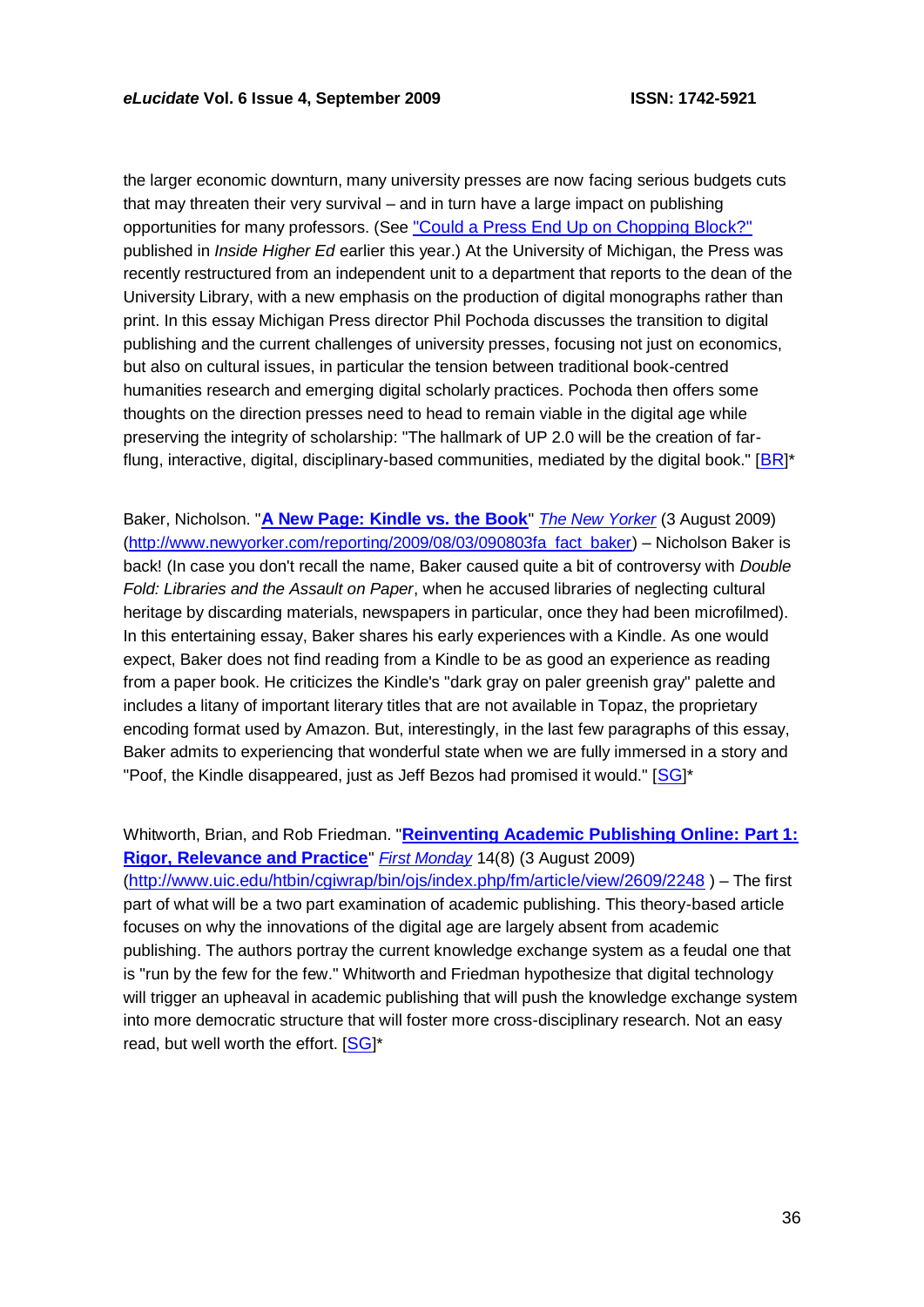### **Education**

Tapscott, Don. "**[The Impending Demise of the University](http://www.edge.org/3rd_culture/tapscott09/tapscott09_index.html)**" *[Edge: The Third Culture](http://www.edge.org/)* 288(4 June 2009) ([http://www.edge.org/3rd\\_culture/tapscott09/tapscott09\\_index.html](http://www.edge.org/3rd_culture/tapscott09/tapscott09_index.html)) – In this essay, Don Tapscott, author of *Grown Up Digital* questions how large research universities can survive in a world of digital natives. He suggests that traditional "broadcast learning" wherein the professor transmits knowledge to the student, the receiver, in a one-way, linear fashion is reaching a breaking point. The digital native students will demand a learning pedagogy that is interactive, collaborative and contextualized. "Universities should be places to learn, not to teach." We often hear the argument that universities, which dominate the list of oldest institutions, will be around long into the future. But Tapscott's essay serves to remind us all that a glorious past does not equal a glorious future.  $[SG]^*$  $[SG]^*$  $[SG]^*$ 

### **General**

Brynko, Barbara. **A Midyear Report on the State of the Industry**, *Information Today* 26 (6) (June 2009): 1,52,54 – A summary of recent research on the information industry from the US. Key messages seem to be that advertising revenues are down quite severely but the situation for many content providers is not as bad as expected by some analysts. Anthea Stratigos from consultants, Outsell Inc., is cited several times and makes the point that information vendors needs to use good customer service as a differentiator in this tough market. Other areas of growth are information aggregators, where the vast amounts of free content available offers opportunities for companies able to aggregate it to offer value-added services to customers. [MdS]

### ALA Office for Research and Statistics, . "**[Public Libraries and E-Government Services](http://www.ala.org/ala/aboutala/offices/ors/plftas/IssuesBrief-Egov.pdf)** " *[ALA Office for Research and Statistics](http://www.ala.org/ala/aboutala/offices/ors/)* (June 2009)

(<http://www.ala.org/ala/aboutala/offices/ors/plftas/IssuesBrief-Egov.pdf> ) – E-government has become more and more prevalent over the past few years. Many programs and services are available to citizens only after navigating an online application. This fact hit home with Missouri public libraries earlier this year: the Department of Revenue decided to save money by not sending MO tax forms to public libraries. This change in procedures led to long conversations with our customers on how they could find forms online or file electronically. As part of their Public Library Funding & Technology Access Study, the ALA Office for Research and Statistics just published an issue brief titled "Public Libraries and E-Government Services." Public libraries are hubs for Internet connectivity and computer access, which in turn makes them hubs for users of E-government services. There are challenges to be faced as public libraries move forward with assisting customers: financial constraints due to a poor economy; users who are not familiar with computers or the Internet; staff who are either overworked or don't have the skills to navigate E-government; and the inconsistency of services and Web site usability across E-Government services. Hopefully collaboration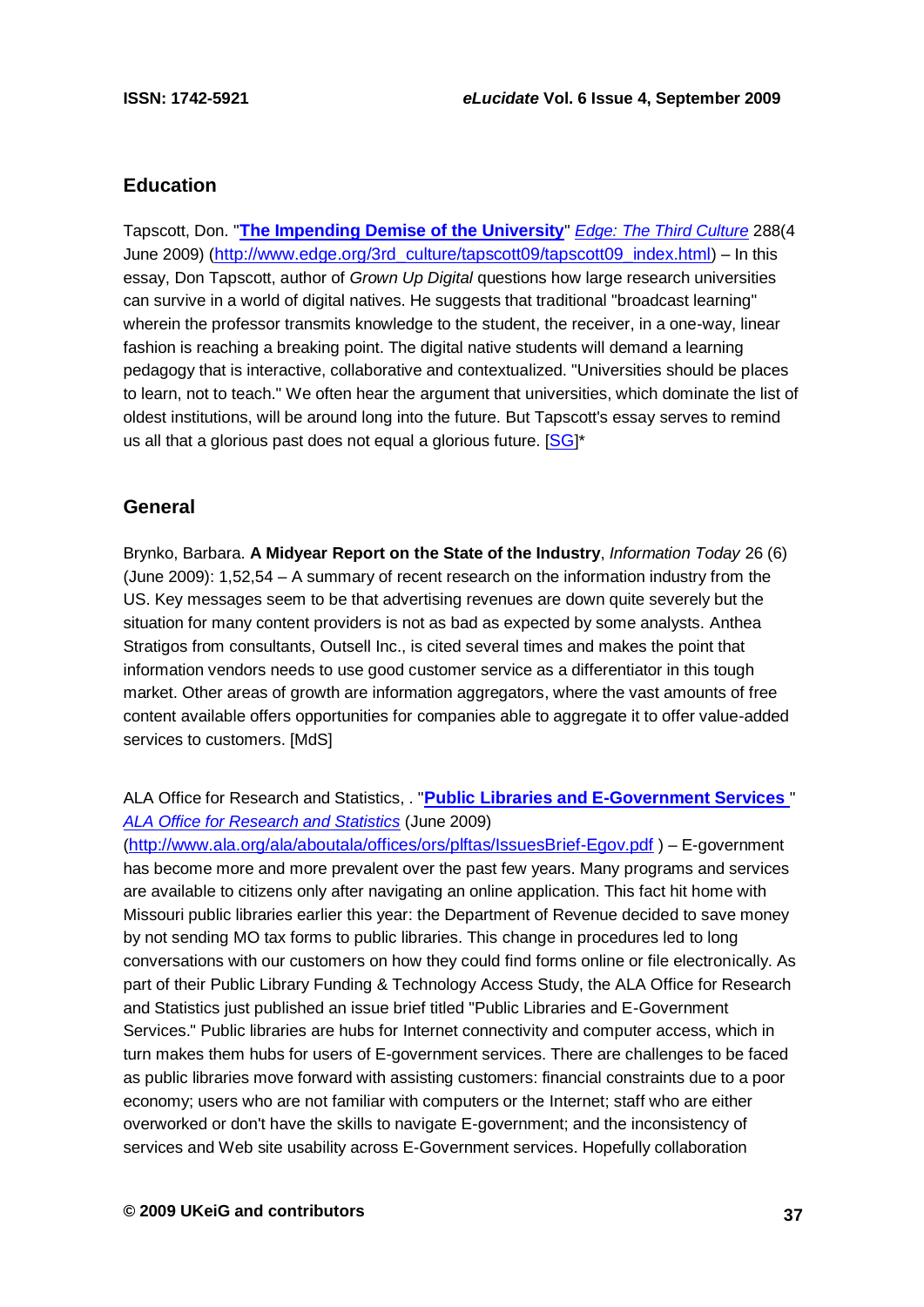between government agencies and public libraries will make the process more efficient for all parties involved. [KC]\*

### Corn, Michael A. **[Strategic Outsourcing and Cloud Computing: Reality Is a Sober](http://www.educause.edu/Resources/StrategicOutsourcingandCloudCo/173358)  Adversary** (*[Research Bulletin,](http://www.educause.edu/Resources/StrategicOutsourcingandCloudCo/173358)* Issue 12[\)](http://www.educause.edu/Resources/StrategicOutsourcingandCloudCo/173358) Boulder, CO: EDUCAUSE Center for Applied Research, 16 June 2009.

(<http://www.educause.edu/Resources/StrategicOutsourcingandCloudCo/173358> ) – "Be very afraid." That's the warning of this ECAR Research Bulletin for those thinking about outsourcing IT services. Emerging cloud-based services are attractive because of their quick access and usability, but Michael Corn, Chief Privacy and Security Officer at the University of Illinois, thinks we might be embracing these services too quickly. While recognizing that higher education institutions must find ways to make use of these services for data storage and sharing, project management, and communication, Corn argues that institutions need to take a cautious and strategic approach to outsourcing, thinking about long-term effects rather than viewing outsourcing as the solution to individual services. Corn outlines several parameters that are crucial to consider, including vendor trust, governance, and agility, and provides examples of specific questions that institutions should ask (Do we have a documented strategy for outsourcing? What is the maturity of the commercial market for this service? What is the broader impact on the local IT environment?). Drawing a connection to the debate over centralized vs. decentralized IT, Corn reminds us that "effective outsourcing requires its own particular expertise; an expertise that controls for the loss of the flexibility and functional insight that in-house solutions offer."  $[BR]^*$  $[BR]^*$  $[BR]^*$ 

Sartain, Julie. "**[Used IT Gear: How to Get Good Stuff Cheap and Avoid the Lemons](http://www.computerworld.com/action/article.do?command=viewArticleBasic&articleId=339633)**" *[Computerworld](http://www.computerworld.com/)* 43(22)(June 22, 2009): 28-31.

([http://www.computerworld.com/action/article.do?command=viewArticleBasic&articleId=3](http://www.computerworld.com/action/article.do?command=viewArticleBasic&articleId=339633) [39633](http://www.computerworld.com/action/article.do?command=viewArticleBasic&articleId=339633) ) – As budgets in most libraries continue to shrink, being more creative in purchasing technology is becoming an imperative. Something that has not traditionally been on most purchasing radars is used computer equipment. As a general guide, this article is peppered with tips on getting the best value out of used hardware. However, similar to the cautions one must exercise when purchasing a used car, there are many factors to consider before making a used computer purchase. For example, purchasing used equipment can factor nicely into a "Green IT" plan; however, you also have to consider that older equipment is generally less energy-efficient, which may outweigh the benefits of reuse. A quick read, this article may spur some creative purchasing in your library that will actually allow you to do more by paying less. [[FC](http://www.cervone.com/)]\*

Alexander, Bryan. "**[Apprehending the Future: Emerging Technologies, from Science](http://www.educause.edu/EDUCAUSE+Review/EDUCAUSEReviewMagazineVolume44/ApprehendingtheFutureEmergingT/171774)  [Fiction to Campus Reality](http://www.educause.edu/EDUCAUSE+Review/EDUCAUSEReviewMagazineVolume44/ApprehendingtheFutureEmergingT/171774)**" *[EDUCAUSE Review](http://www.educause.edu/er/)* 44(3)(May/June 2009) ([http://www.educause.edu/EDUCAUSE+Review/EDUCAUSEReviewMagazineVolume44/](http://www.educause.edu/EDUCAUSE+Review/EDUCAUSEReviewMagazineVolume44/ApprehendingtheFutureEmergingT/171774) [ApprehendingtheFutureEmergingT/171774](http://www.educause.edu/EDUCAUSE+Review/EDUCAUSEReviewMagazineVolume44/ApprehendingtheFutureEmergingT/171774) ) – This survey article identifies a range of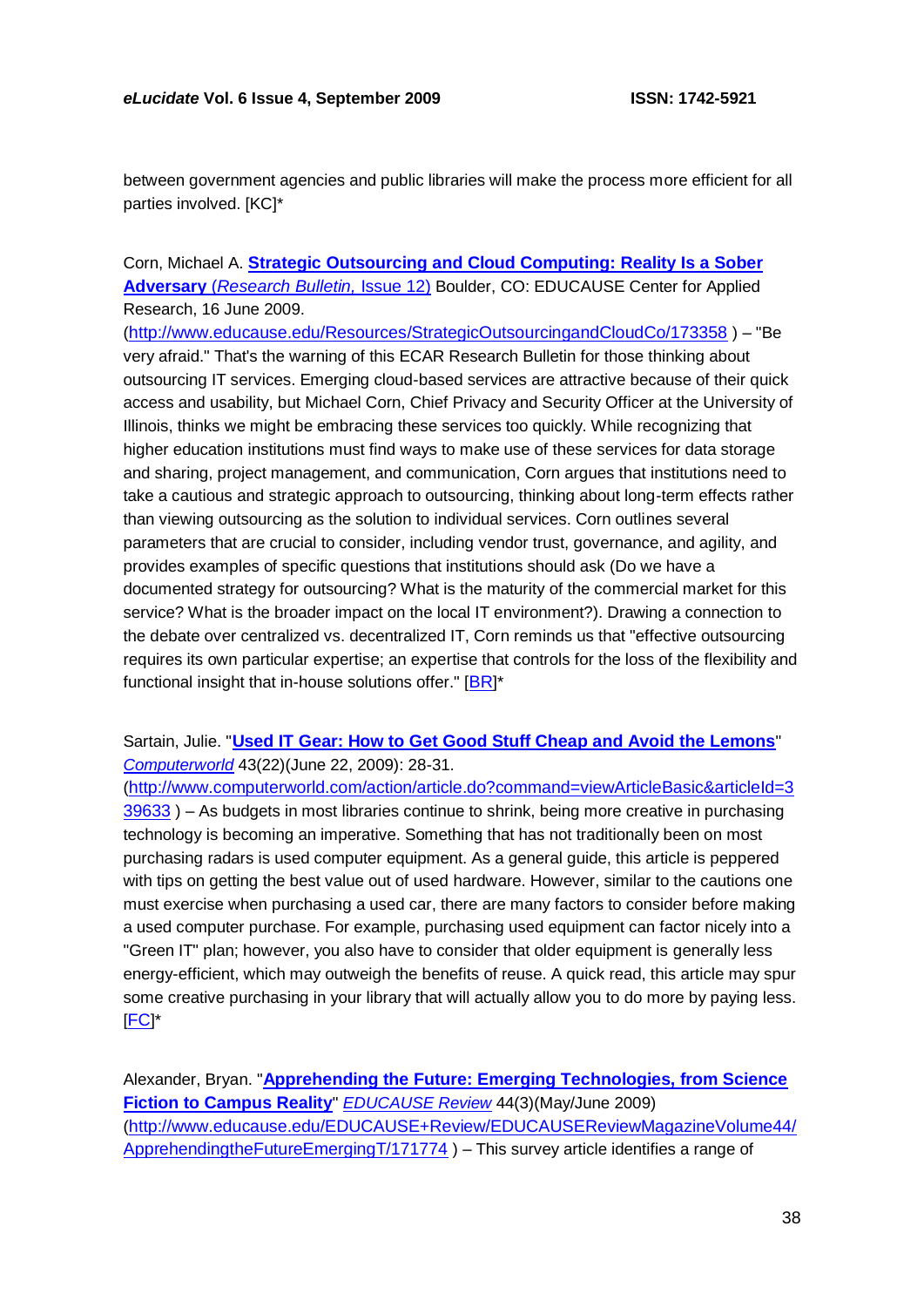techniques often used to try to predict the future. Included are environmental scans, the Delphi Method, prediction markets, scenarios, and crowd sourcing. But, Alexander readily admits, "Futurological methods are still, at best, partial works in progress. No method has yet succeeded in accurately predicting the future ... Perhaps the gravest challenge to any approach for apprehending the future is what Nassim Nicholas Taleb has memorably dubbed 'The Black Swan.' Taleb uses the phrase to refer to unlikely events, either unperceived in the present or determined to be statistically improbable – until they occur and have enormous effects." To counter this, Alexander cites J. Scott Armstrong, who suggested nine high-level best practices for predicting the future: "1) Match the forecasting method to the situation, 2) Use domain knowledge, 3) Structure the problem, 4) Model experts' forecasts, 5) Represent the problem realistically, 6) Use causal models when you have good information, 7) Use simple quantitative methods, 8) Be conservative when uncertain, and 9) Combine forecasts."  $[RT]^*$  $[RT]^*$  $[RT]^*$ 

#### Cascio, Jamais. "**[Get Smarter](http://www.theatlantic.com/doc/200907/intelligence/)**" *[The Atlantic](http://www.theatlantic.com/)* (July/August 2009)

(<http://www.theatlantic.com/doc/200907/intelligence/> ) – This is a thoughtful piece on the various ways in which humans are getting smarter. Cascio touches on evolution, technological aids, and drugs as potential avenues. Lest you imagine that the author is one who believes in the "hive mind" aspect of the Internet and the eventuality of it becoming smart enough to think (Google "singularity" if you must), he specifically discounts this. "My own suspicion," he states, "is that a stand-alone artificial mind will be more a tool of narrow utility than something especially apocalyptic. I don't think the theory of an explosively self-improving AI is convincing – it's based on too many assumptions about behavior and the nature of the mind." As a futurist (he is an affiliate at the Institute of the Future and a senior fellow at the Institute for Ethics and Emerging Technologies), he is considerably less starry-eyed (or perhaps googly-eyed?) than many of that calling. And that helps to make this down-to-earth and yet up-to-date assessment of our future all that more compelling and believable. [[RT](http://roytennant.com/)]\*

Dougherty, William C. "**[Managing Technology During Times of Economic Downturns:](http://dx.doi.org/10.1016/j.acalib.2009.04.007)  [Challenges and Opportunities](http://dx.doi.org/10.1016/j.acalib.2009.04.007)** " *[Journal of Academic Librarianship](http://www.sciencedirect.com/science/journal/00991333)* 35(4)(July 2009): 373 376 . (<http://dx.doi.org/10.1016/j.acalib.2009.04.007>) – The big story for a while now has been the economy; so it's only natural to start running into articles on how to cut costs in IT. In this article we have a number of suggestions including looking at this as an "opportunity to shake up the status quo". While that might sound off-putting at first, the author continues, "These are the times to summon the courage to suggest eliminating ineffective systems, services or processes, and making changes that may not have been considered previously. Practices that may have been sacrosanct can be reviewed and even questioned during times such as these." If there is any benefit to be derived, this in fact may be the way. [[LRK](http://leoklein.com/)]\*

Capps, Robert. "The Good [Enough Revolution: When Cheap and Simple Is Just Fine](http://www.wired.com/gadgets/miscellaneous/magazine/17-09/ff_goodenough?currentPage=all)" *[Wired](http://www.wired.com/)* (17)(September 2009) ([http://www.wired.com/gadgets/miscellaneous/magazine/17-](http://www.wired.com/gadgets/miscellaneous/magazine/17-09/ff_goodenough?currentPage=all)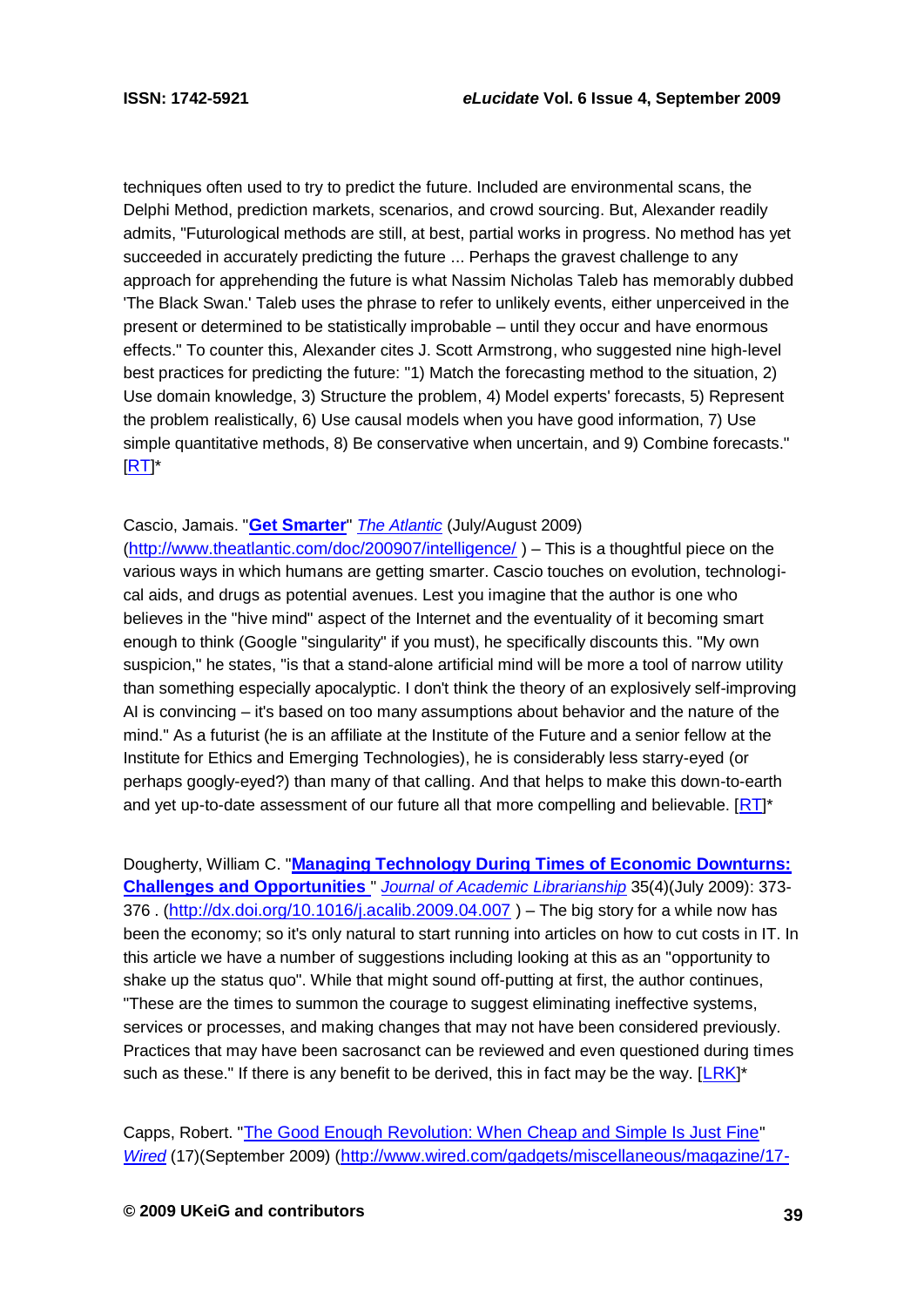09/ff\_goodenough?currentPage=all ) – I've long written about the concept of "good enough" and how many library users are satisfied in their information search long before librarians (see, for example, http://www.libraryjournal.com/article/CA185367.html). So this piece in Wired was not news to me, but I appreciated the examples provided and was surprised by how Kaiser was applying these principles to medical care. In explaining why services and products can be successful while being of lower quality than others, Capps cites the Pareto principle, "also known as the 80/20 rule. And it happens to be a recurring theme in Good Enough products. You can think of it this way: 20 percent of the effort, features, or investment often delivers 80 percent of the value to consumers. That means you can drastically simplify a product or service in order to make it more accessible and still keep 80 percent of what users want – making it Good Enough." There are lessons for all of our institutions in here, and for the services we aim to provide, but don't misunderstand. Capps is not advocating dumbingdown or reducing the quality of services necessarily. It's more nuanced than that. Kaiser is not seeking to lower the quality of medical care, it is seeking to appropriately manage care. When 80% of patient needs can be served by a doctor in an inexpensive office setting, this allows for the remaining 20% to be concentrated at a regional hospital, thereby cutting costs. Those of us in cultural heritage institutions should think carefully about how we can apply these principles to our own services. [[RT](http://roytennant.com/)]\*

EDUCAUSE. **"[7 Things You Should Know about Cloud Computing](http://www.educause.edu/Resources/7ThingsYouShouldKnowAboutCloud/176856)"** Boulder, CO: EDUCAUSE, 3 August 2009.

(<http://www.educause.edu/Resources/7ThingsYouShouldKnowAboutCloud/176856> ) – "Cloud computing" is the buzzword du jour, but what is it really? This succinct overview says: "In its broadest usage, the term cloud computing refers to the delivery of scalable IT resources over the Internet, as opposed to hosting and operating those resources locally, such as on a college or university network. Those resources can include applications and services, as well as the infrastructure on which they operate. By deploying IT infrastructure and services over the network, an organization can purchase these resources on an asneeded basis and avoid the capital costs of software and hardware." This two-page overview quickly gives you the basics without requiring a Ph.D. in computer science to understand it. [[CB](http://www.digital-scholarship.org/)]\*

### **Information Access**

Harnad, Stevan. **Waking OA's "Slumbering Giant": The University's Mandate to Mandate Open Access**. *New Review of Information Networking* 14(1) (2008): 69-79 – Stevan Harnad, the open access activist, turns detective to solve 'The mystery of the Slumbering Giant' – why is open access to peer reviewed journal articles progressing so slowly? Harnad begins his investigation with a useful description of the facts of the case by outlining the principles and practice of open access. Harnad then visits the scene of the crime and finds only fraction of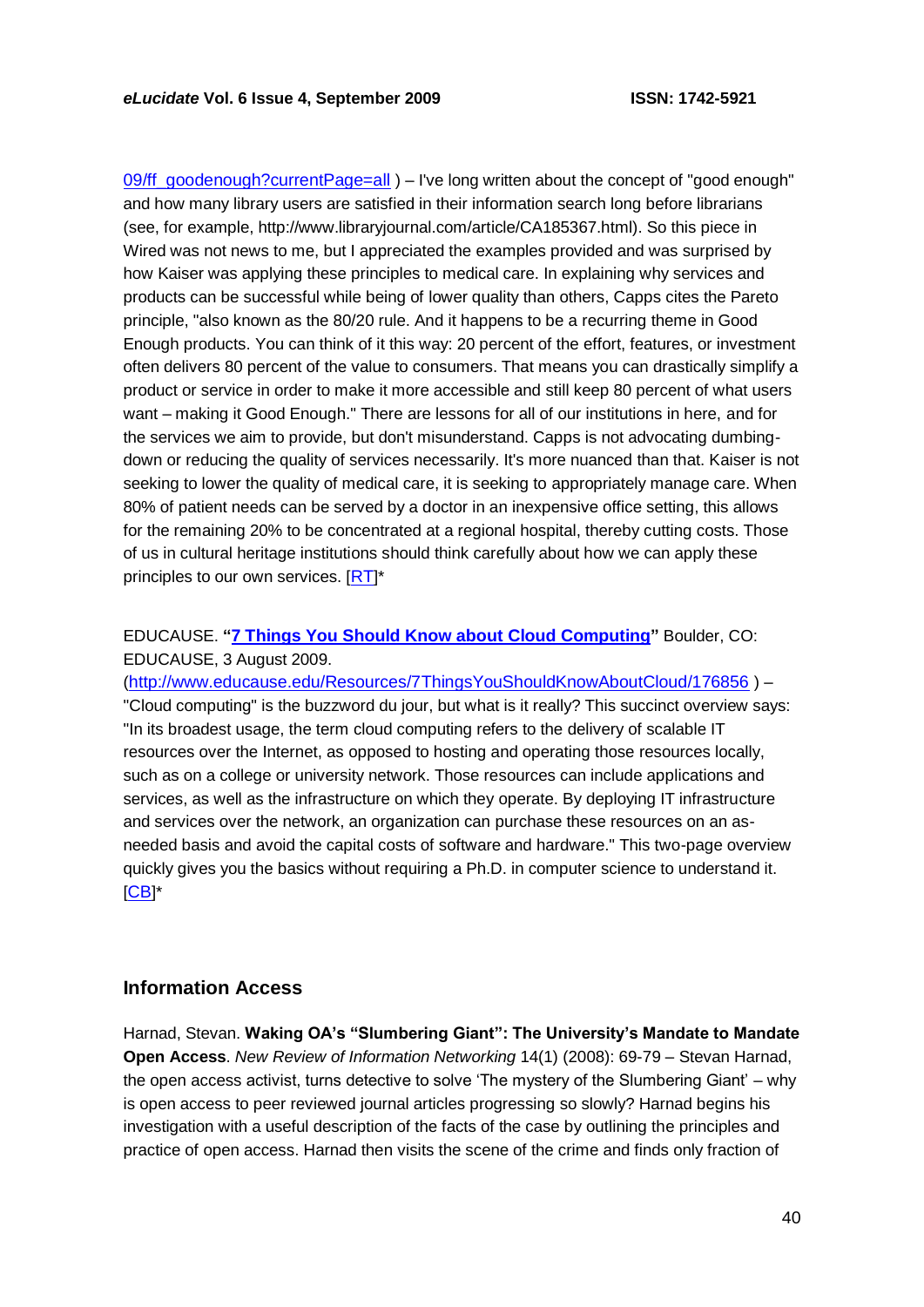peer reviewed journal articles available for open access. It's not long before he has the suspects together in the virtual drawing room where he weaves his case before the watching audience … who dunnit? As the tension builds, most of the publishing industry is cleared and there are two suspects remaining, but surely not... [ATB]

Sykes, Jean. **Managing the UK's Research Data: Towards a UK Research Data Service.** *New Review of Information Networking* 14(1) (2008): 21-36 – A useful account of a project aimed at exploring the feasibility of implementing a UK-wide approach to the management of research data written by the chair of the project management group. The article outlines the history behind the formation of the UKRDS (UK Research Data Service) in response to recognition that the effective handling of research data is a crucial component of the UK's einfrastructure for research and innovation. The paper details the challenges that faced the project, explains the methodology used in the initial investigation and reports on the key findings including suggestions for the optimum way forward. A comparison is drawn between the approach in the UK and several other countries such as Canada, Germany and the United States. It is reassuring to hear that although we are at present lacking the coordinated approach to research management of some other nations we do have significant infrastructure and services in place to support research that can be utilized by UKRDS as the project progresses. The project continues with a Pathfinder phase, and it would be interesting to have an update on this at some point. [NW]

*[M-Libraries: Information Use on the Move](http://arcadiaproject.lib.cam.ac.uk/docs/M-Libraries_report.pdf)* Cambridge, UK: Arcadia Programme, Cambridge University Library, 29 May 2009. ([http://arcadiaproject.lib.cam.ac.uk/docs/M-](http://arcadiaproject.lib.cam.ac.uk/docs/M-Libraries_report.pdf)Libraries report.pdf ) – What do students do with their cellphones and how should libraries support these devices? Those are the questions addressed in this report that surveyed cellphone use at two universities in the UK. The study found that most students use their phones for calling, texting, and taking photos, while less than a quarter use them to routinely access the Internet. Reason enough, the author concludes, to hold off on developing content such as websites and ebooks specifically for the devices. The author then goes over a number of potential services such as mobile-friendly OPACs and library alerts through SMS that she feels are more promising. While it's hard to say at what level of adoption, mobilespecific or smartphone-specific content and services should be developed, perhaps the author's best point is simply to make sure that what we already have online, is also accessible to these newer devices. [[LRK](http://leoklein.com/)]\*

Bailey, Charles W., Jr. *[A Look Back at Twenty Years as an Internet](http://digital-scholarship.org/cwb/twentyyears.htm) Open Access [Publisher](http://digital-scholarship.org/cwb/twentyyears.htm)* <http://digital-scholarship.org/> *Digital Scholarship*, June 2009. ([http://digital](http://digital-scholarship.org/cwb/twentyyears.htm)[scholarship.org/cwb/twentyyears.htm](http://digital-scholarship.org/cwb/twentyyears.htm) ) - Charles W. Bailey, Jr. started the PACS-L discussion list for librarians back before most of us knew about discussion lists at all. It was a seminal event in bringing librarians to the Internet, and it was a defining experience for me, a new librarian eager to learn about computer networks. The list then spawned a journal, and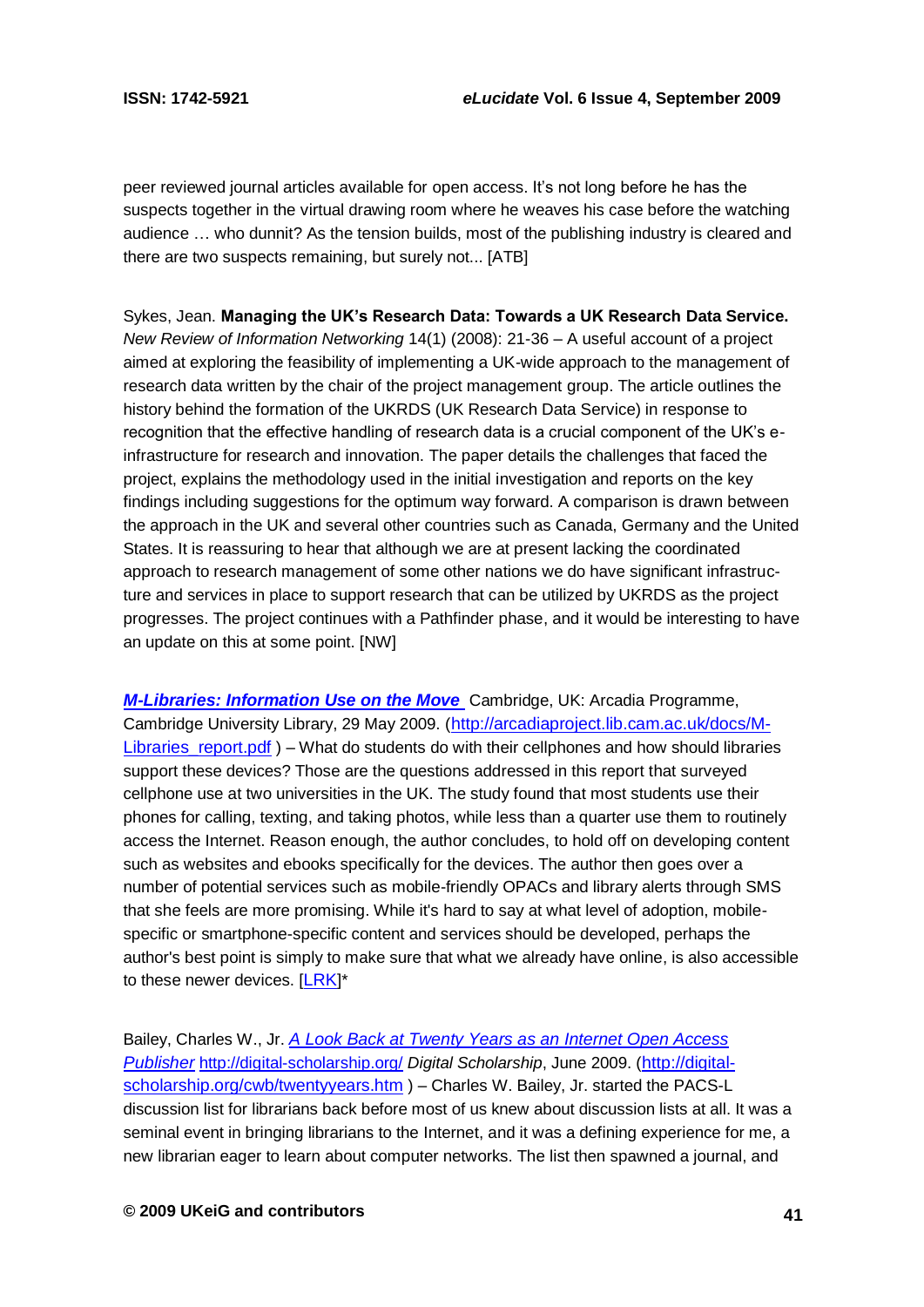helped ignite Bailey's ongoing professional interest in open-access publishing. This interest was embodied in a number of well-regarded publications including the Scholarly Electronic Publishing Bibliography and the Open Access Bibliography: Liberating Scholarly Literature with E-Prints and Open Access Journals (PDF). Bailey's bibliographic reminiscence, then, is much more than explicating a personal journey — it's a record of much of the open-access scholarly publishing movement over the last couple decades. Any of us who have been involved in such activities may wish to look back with Charles, and think about how far we've come. Also, Charles has contributed regularly and well to this particular open-access publication for over eight years. [[RT](http://roytennant.com/)]

#### Dehmlow, Mark. "**[The Ten Commandments of Interacting with Nontechnical People](http://www.ala.org/ala/mgrps/divs/lita/ital/282009/2802jun/dehmlow.cfm)**" *[Information Technology and Libraries](http://lists.webjunction.org/currentcites/2009/cc09.20.6.html)* 28(2)(June 2009): 53-54.

(<http://www.ala.org/ala/mgrps/divs/lita/ital/282009/2802jun/dehmlow.cfm> ) – Like the author, I too have worked "in between" the tech and non-tech worlds – able to communicate with denizens of both but not fully of either. Perhaps that is why this short piece resonates so much with me. "Ironically," Dehmlow points out, "it turns out the most critical pieces to successfully implementing technology solutions and bridging the digital divide in libraries has been categorically nontechnical in nature; it all comes down to collegiality, clear communication, and a commitment to collaboration." Amen. He then goes on to enumerate his "ten commandments" for working with those who are not technically inclined. I suppose another reason I like this piece so much is that it reminds me very much of a recent piece I wrote, "Talking Tech: Explaining Technical Topics to a Non-Technical Audience". Knowing Mark personally, I'm flattered to think we agree so much on advice that can be so important to the success of managing technical change. [[RT](http://roytennant.com/)]\*

Head, Alison, Joan Lippincott, and John Law (Moderator). "**[Returning the Researcher to](http://www.libraryjournal.com/webcastsDetail/2140374033.html)  [the Library](http://www.libraryjournal.com/webcastsDetail/2140374033.html)**" (June 2009) (<http://www.libraryjournal.com/webcastsDetail/2140374033.html>) – A lively webcast focused on "creative thinking about academic libraries," featuring the insights and evidence from two leading researchers, Joan Lippincott Associate Executive Director of the Coalition for Networked Information, and Alison Head, who leads the cuttingedge Project Information Literacy (PIL). Listen to Lippincott discuss the known behavior of "screenagers" and other user groups while Head shares PIL's research findings that what users want for their research needs are the "3 F's" – full-text, findable, and free. Head also discusses user expectations, alluding to the gulf between what services libraries provide and what students expect, as well as user behavior, such as "presearch" in tools such as Wikipedia (not that any of us would ever do that). As for reading traditional print books and asking questions of traditional in-situ librarians – to this group, both information behaviors are so last-century. Use this webcast as a roadmap for rethinking academic services from the bottom up. Moderated by John Law of Serial Solutions (note that the webcast does begin with a three-minute "infomercial" for Summon, a product by Serial Solutions). Includes a bibliography. [[KGS](http://freerangelibrarian.com/)]\*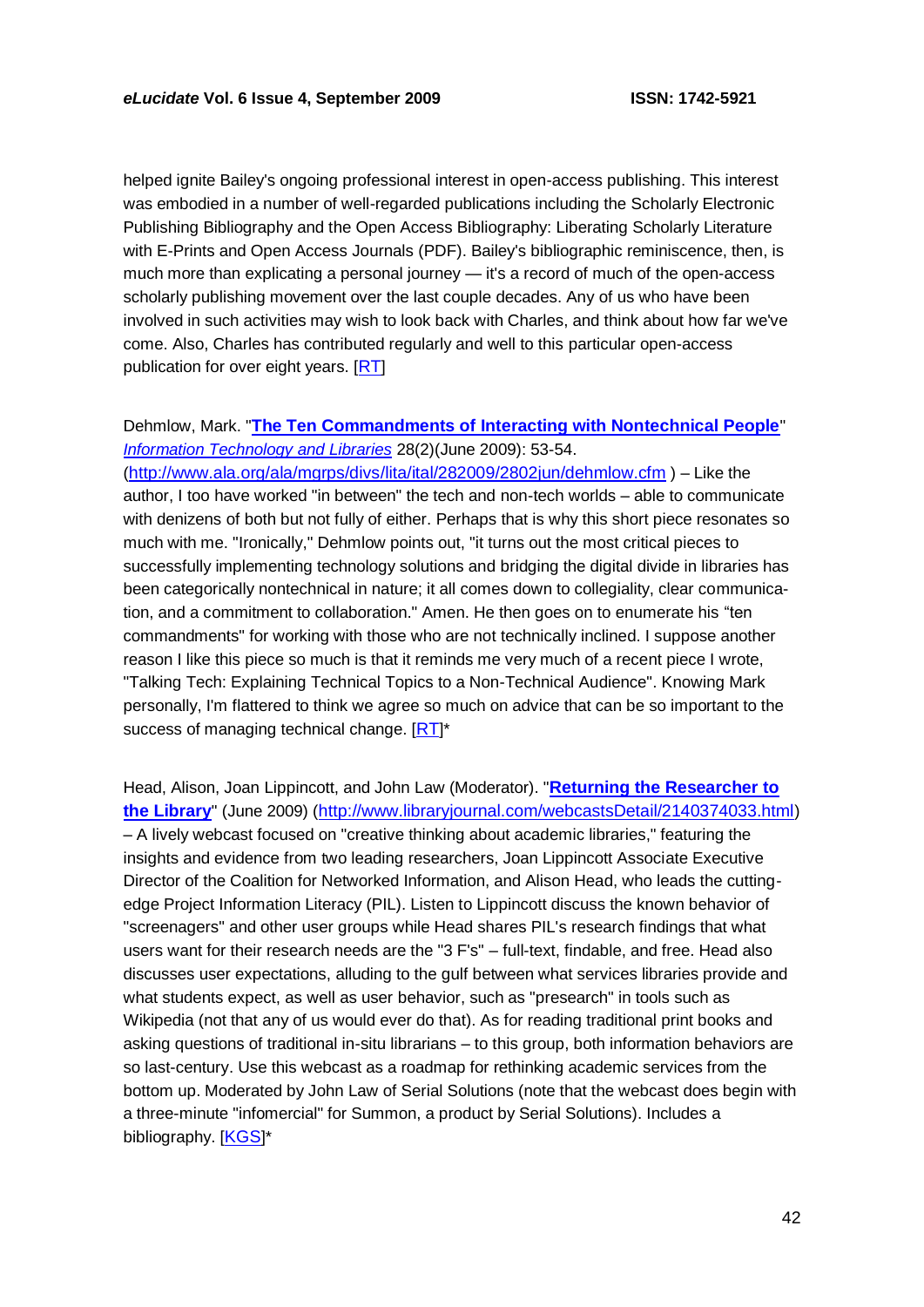### Shieber, Stuart M. "**[Equity for Open-Access Journal Publishing](http://www.plosbiology.org/article/info:doi/10.1371/journal.pbio.1000165)**" *[PLOS Biology](http://www.plosbiology.org/)* 7(8)(August 2009): 1-3.

(<http://www.plosbiology.org/article/info:doi/10.1371/journal.pbio.1000165> ) – A connection between the current debate about health care and scholarly publishing would not occur to most people, but Shieber, the Director of the Office for Scholarly Communication at Harvard University, argues that both of them are examples of "moral hazard." Consumers who are insulated from the true costs of a product tend to overconsume. Shieber argues that one way to improve scholarly publishing is to make authors more aware of its costs by encouraging journals to shift from a subscription model to an open-access model supported by payments from authors. In this opinion piece, Shieber proposes an open-access compact in which universities, which currently fund much of the subscription model, commit to underwriting the cost of open-access journals through the payment of publishing fees. He sketches out some of the implementation issues that would need to be addressed to make this happen. Who knows if Shieber's suggested solution will work, but his opening is an excellent brief summary of some of the current problems in scholarly communications and publishing. [[PH](http://vivo.cornell.edu/individual/vivo/individual23436)]\*

### **Information Management**

Pool, R. **Listening to researchers is crucial to information planning**. *Research Information*, June/July 2009, 16-18 – GE Healthcare's information service is reviewed in this article. The Knowledge Centre's manager, Tracey Evans, discusses the key factors in ensuring the success of the service for its users. Marketing the Centre, seamless information delivery and meeting the expectations of the company's staff helps ensure that the Centre remains the focal point in medical research. Tracey discusses how she meets financial pressures that are currently faced by all information services. The primary reason for success is having good business skills, being able to see the bigger picture and being able to collaborate on projects. All of the success factors mentioned here are applicable to any library or information centre. [GC]

### **Information Retrieval**

McClure, Marji. **Perfect Search makes quick impact**, *Information Today*, 26 (7) (July/August 2009): 10 – A profile of new entrant into the search market, Perfect Search. Interesting point is made that the key team comprises of search veterans with decades of experience but more detail on what differentiates the company's offering from competitors such as Autonomy and Google would have been helpful. [MdS]

Yoffe, Emily. "**[Seeking: How the Brain Hard-Wires Us To love Google, Twitter, and](http://www.slate.com/id/2224932)  [Texting. And Why That's Dangerous](http://www.slate.com/id/2224932)**" *[Slate](http://www.slate.com/)* (12 August 2009)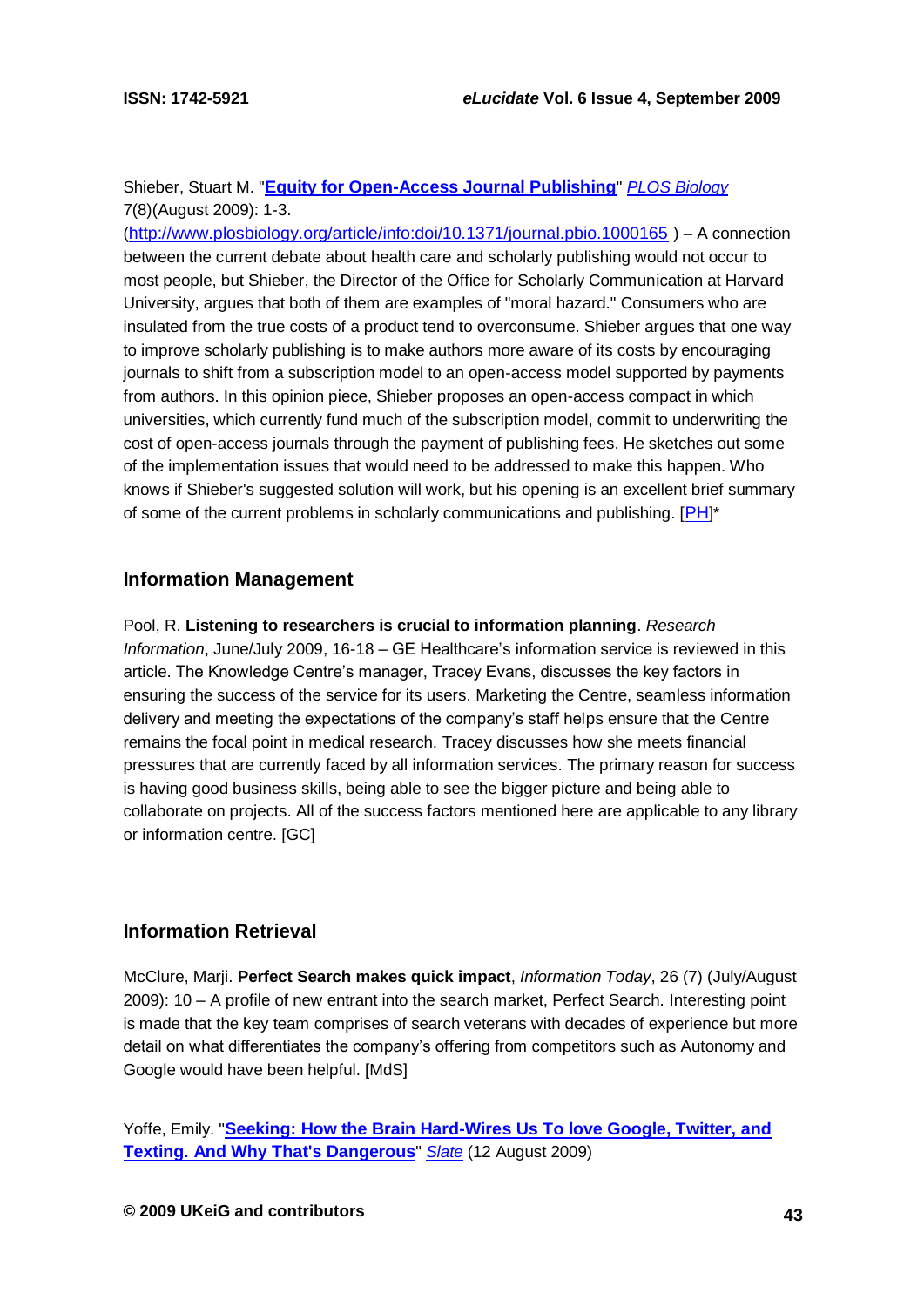(<http://www.slate.com/id/2224932> ) – People familiar with my work (Hi Mom!) have heard my over-used saying "Only librarians like to search, everyone else prefers to *find*". Although librarians almost invariably laugh at what appears to be a wry truth, *Slate* is here to tell you that I'm wrong. We **all** prefer to search. At least, there are some research findings that seem to indicate that we are "hard-wired" to seek. "The juice that fuels the seeking system," states Yoffe, "is the neurotransmitter dopamine." That's right, the same neurotransmitter stimulated by such substances as cocaine and amphetamines. This doesn't necessarily mean that students needing to do research for a paper will perform online searches until they fall into a stupor (after all, at some point the mating instinct kicks in), but it does point out that any simplistic statement such as my favorite chestnut tends to hide the true complexity of human motivations. A good to thing to keep in mind as we seek new ways to engage our users in useful (and healthy) seeking behavior. [[RT](http://roytennant.com/)]\*

# **Knowledge Management/Social Networking**

Davis Kho, Nancy. **Ten things you need to know about Twitter**, *Information Today* 26 (6) (June 2009): 1,14 – A useful primer on what Twitter is, how to use it, who uses and what they use it for. Article makes the point that although many people still use Twitter to tell people what they had for breakfast, it does also have practical uses for organisations. [MdS]

# **Legal Issues**

Dryden, Jean. "**[Copyright Issues in the Selection of Archival Material for Internet](http://www.springerlink.com/index/d68378548316j886.pdf) [Access](http://www.springerlink.com/index/d68378548316j886.pdf)**" *[Archival Science](http://www.springerlink.com/content/1389-0166)* 8(2)(June 2008): 123-147.

(<http://www.springerlink.com/index/d68378548316j886.pdf> ) – With Google having basically solved the problem of digitizing our print heritage, attention will soon shift to digitizing unpublished materials. Dryden's pioneering study examines how Canadian archival repositories address copyright issues in their projects. The bad news is that repositories may be more restrictive than is necessary when selecting material for digitization. The good news is that most repositories do not really understand copyright and so do things beyond what their default practices would condone. In addition, very few institutions have been challenged by copyright owners. The study suggests that digitization projects should become much more comfortable with risk assessment when planning an archival digitization project. [[PH](http://vivo.cornell.edu/individual/vivo/individual23436)]\*

Samuelson, Pamela. "**[The Audacity of the Google Book Search Settlement](http://www.huffingtonpost.com/pamela-samuelson/the-audacity-of-the-googl_b_255490.html)**" *[The](http://www.huffingtonpost.com/)  [Huffington Post](http://www.huffingtonpost.com/)* (10 August 2009) ([http://www.huffingtonpost.com/pamela-samuelson/the](http://www.huffingtonpost.com/pamela-samuelson/the-audacity-of-the-googl_b_255490.html)[audacity-of-the-googl\\_b\\_255490.html](http://www.huffingtonpost.com/pamela-samuelson/the-audacity-of-the-googl_b_255490.html) ) – As the official September 4, 2009 deadline has approached for filing an objection to the Google Book Search Copyright Class Action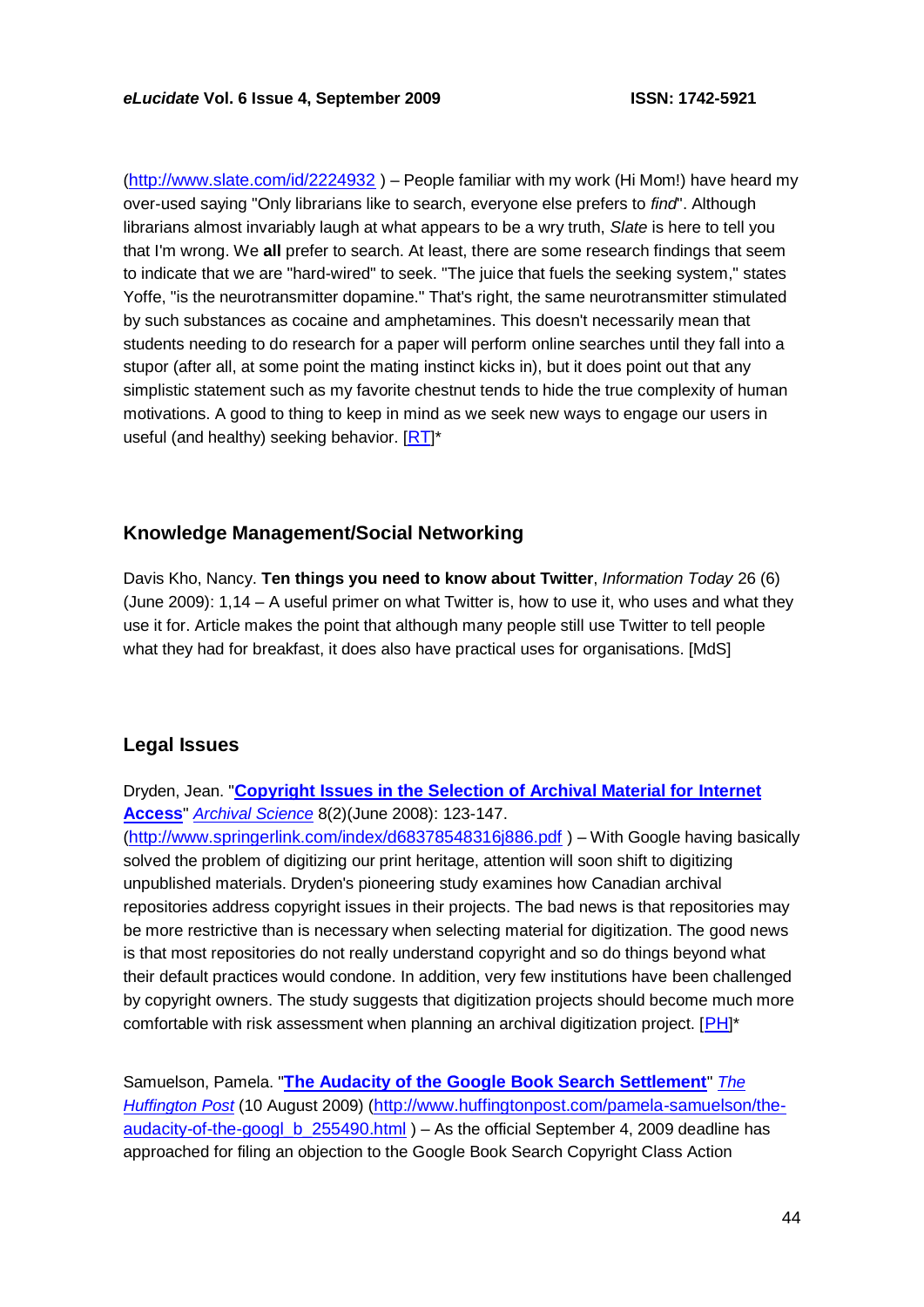Settlement, there has been a frenzy of commentary about it. Pamela Samuelson's post is a good place to start to understand the controversy and how it could affect about 22 million authors who have published books in the U.S. since 1923. Also see her follow-up post, "Why Is the Antitrust Division Investigating the Google Book Search Settlement?" [[CB](http://www.digital-scholarship.org/)]\*

# **Web/Intranet Design**

Chudnov, Dan. "**The Illusion of Stability**" *[Computers in Libraries](http://www.infotoday.com/cilmag/default.shtml)* 29(6)(June 2009): 31-33 – This column looks at strategies for making sure your online infrastructure is solid. Chudnov covers a number of strategies, including how to test software as it is being developed by writing and using unit tests, using "continuous build" tools such as Hudson, using a version control system such as Bazaar, and monitoring your servers and processes using applications such as Nagios. He also highlights an application introduced at the 2009 Code4Lib Conference by Brown University called the library dashboard, which is designed not just to monitor systems but also usage of library services such as checkouts. Overall, an excellent column on a vital topic written in a very accessible way, even for those who do not write software. [[RT](http://roytennant.com/)]\*

Jansen, Bernard J., Mimi Zhang, and Carsten D. Schultz. "**[Brand and its Effect on User](http://www3.interscience.wiley.com/journal/122327002/abstract)  [Perception of Search Engine Performance](http://www3.interscience.wiley.com/journal/122327002/abstract)**" *[Journal of the American Society for](http://www3.interscience.wiley.com/journal/117946195/grouphome/home.html)  [Information Science & Technology](http://www3.interscience.wiley.com/journal/117946195/grouphome/home.html)* 60(8)(August 2009): 1572-1595. (<http://www3.interscience.wiley.com/journal/122327002/abstract> ) – In this study, the authors investigated whether or not the branding of a search engine has any impact on the user's perception of how the engine performs. Study participants were presented with four different results pages for four different queries (medical, entertainment, travel and housing questions). Each results page showed the same links (curated by the researchers ahead of time) in the same order and using the same formatting (the default Google format). The top and bottom of the page was replaced with branding for Google, Yahoo!, or MSN's search engine, as well as that of an in-house search engine (AI2RS), called No Name for the purposes of the study. The researchers ultimately found that searchers placed quite a lot of trust in the ranking algorithms of the search engines with which they were familiar: on those search engines, users tended to click on more search results, but overall those results were of a lower quality. On those with which users were less familiar, they appeared to become more discriminating about which links they selected, and those links were of a higher quality. The researchers noted that users also felt more confident using their preferred search engines, and were concerned with the performance of those with which they were unfamiliar. The study brings up some interesting points for instruction librarians to consider, as it seems to indicate that it may be possible to force users to be more critical of search results simply by requiring them to use an unfamiliar or unbranded search engine.  $[AC]^*$  $[AC]^*$  $[AC]^*$